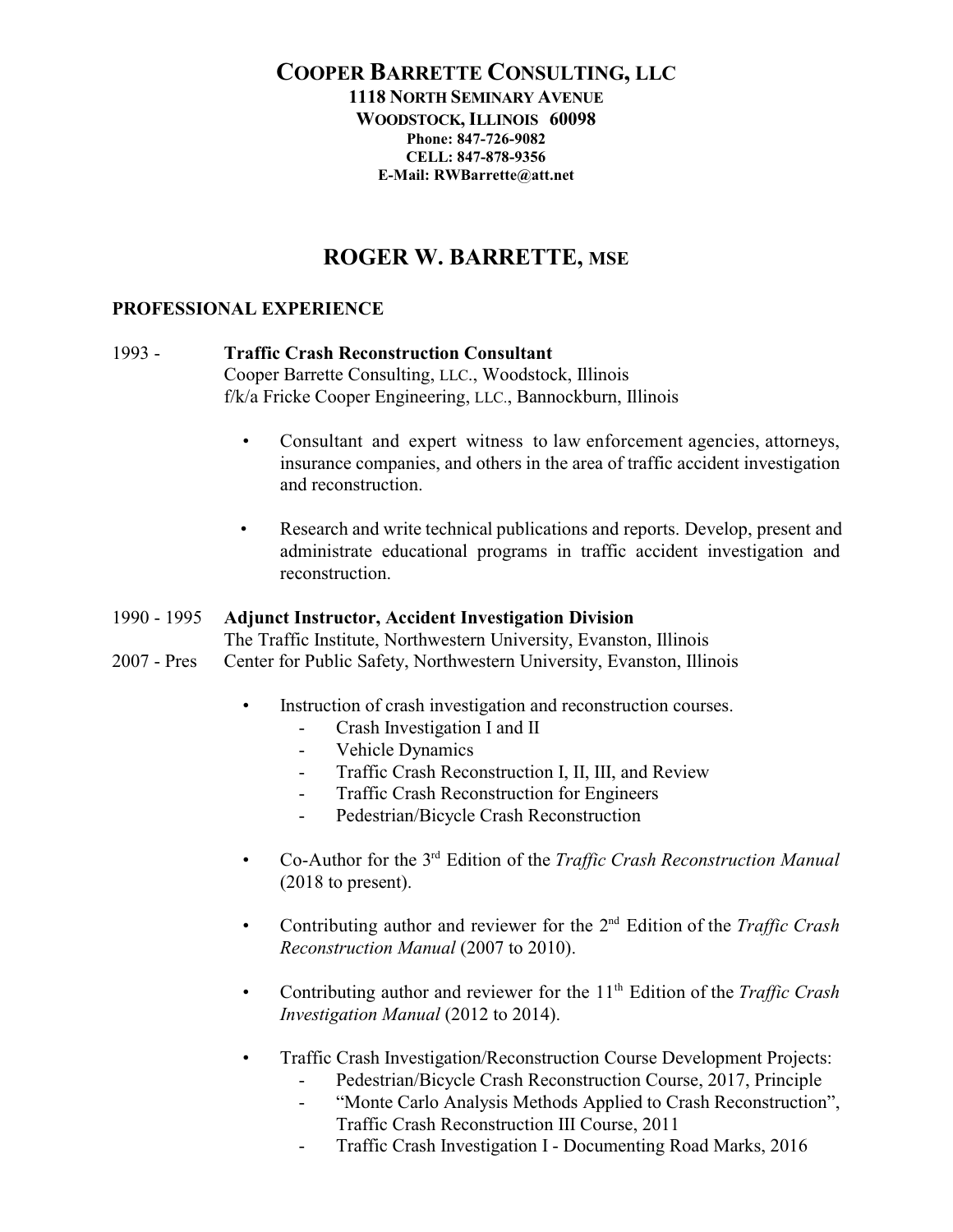- Traffic Crash Investigation II Documenting Vehicle Damage, Case Study, Technical Report Writing, Hit and Run Investigations, 2016
- Traffic Crash Reconstruction Intro to TCR, Vehicle Behavior, EDR Usage, Intro to Human Factors, 2018/2019
- TCR 2 Occupant Kinematics, Case Studies, 2018/2019

### 1991 - 2011 **Adjunct Faculty and Advisor**

The College of Lake County, Grayslake, Illinois

• Instruct and develop courses in the Criminal Justice Degree Program:

## 1985-1993 **Deputy Sheriff, Highway Patrol Division**

Lake County Sheriff's Police, Waukegan, Illinois

• Enforce traffic and criminal laws of the State of Illinois.

## **Accident Investigation Unit** (1986 - 1993)

- Investigate and reconstruct highway and waterway accidents for the Sheriff's Police, allied agencies, and the Lake County States Attorney's Office.
- Accident review board member (1988 1993)

# 1983 - **Patrolman (Part-time)**

Lake Villa Police Department, Lake Villa, Illinois (2004 - Present) Grayslake Police Department, Grayslake, Illinois (1995 - 1999) Round Lake Park Police Department, Round Lake Park, Illinois (1983 - 1985)

- Crash investigator and reconstructionist. Lake County Major Crash Assistance Team (2008 - Present)
	- Promoted to Deputy Commander, March, 2016
	- Team Leader, Officer Involved Crash Team, January 2017

# **EDUCATION**

M.S.E. degree, Masters of Science in Engineering Civil Engineering and Mechanics, 2009 University of Wisconsin, Milwaukee

B.S. degree, Mechanical Engineering Technology Graduated with Honors, 2002 Milwaukee School of Engineering, Milwaukee, Wisconsin

A.A.S. degree, Mechanical Engineering Technology Honor Graduate, "Phi Theta Kappa", 1995 College of Lake County, Grayslake, Illinois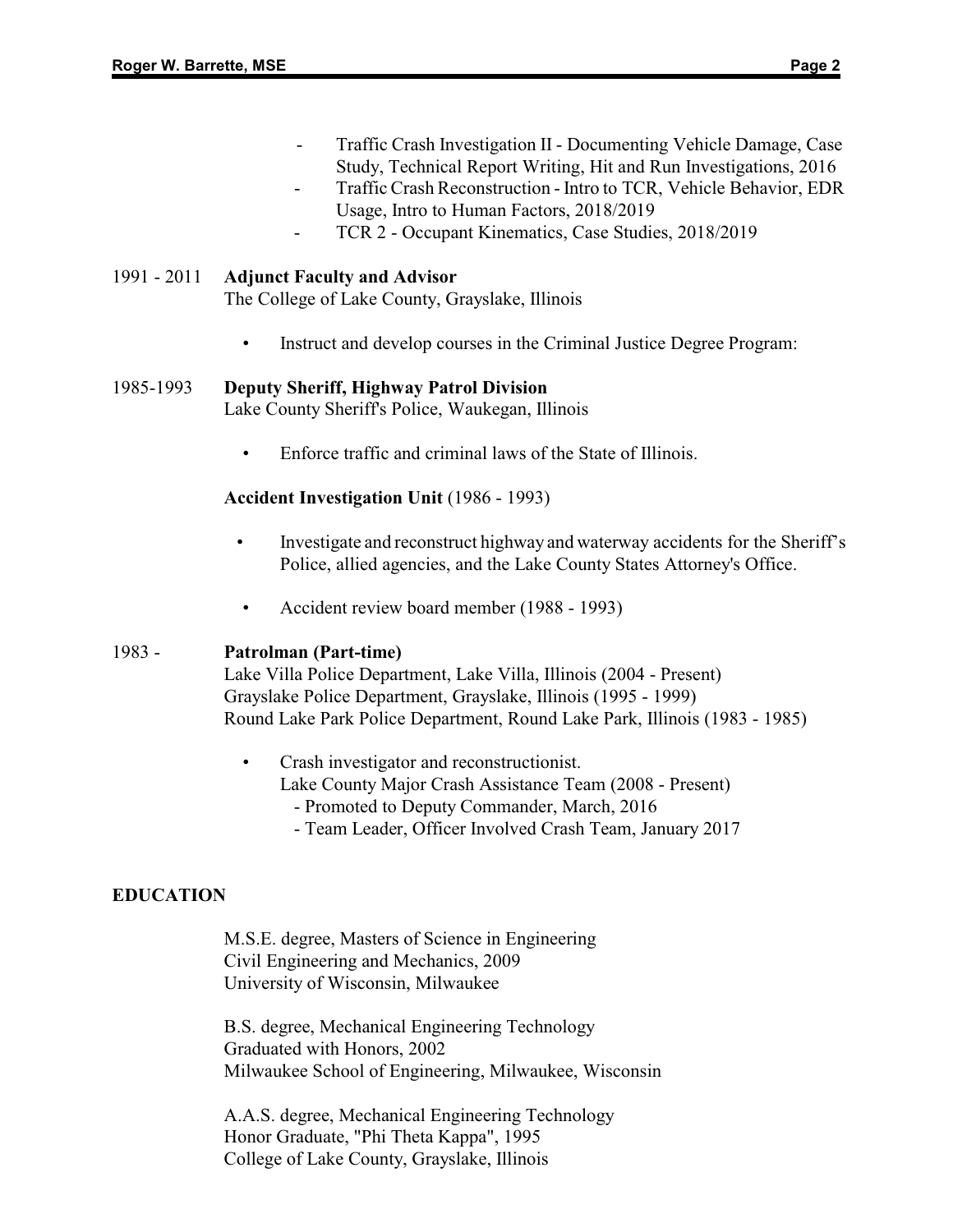A.A.S. degree, Criminal Justice Honor Graduate, "Phi Theta Kappa", 1989 College of Lake County, Grayslake, Illinois

Basic Police Training, 400 hours, Police Training Institute Scholastic Achievement Award (Graduated Top of Class) University of Illinois, Champaign, Illinois, 1985

#### **PROFESSIONAL CERTIFICATIONS**

**ACTAR Accredited Traffic Accident Reconstructionist** Accreditation Commission for Traffic Accident Reconstruction, Reg #88, 1993

**Certified Accident Reconstruction Specialist** State of Illinois #PTB89071, March 1989

**Remote Pilot, Small Unmanned Aircraft Systems (sUAS) Rating** Federal Aviation Administration (FAA), #3976658, March 2017

**Illinois Certified Truck Enforcement Officer,** Illinois Local Government Law Enforcement Training Board, NEMRT, October 2009.

**Certified Law EnforcementOfficer**,Illinois Local Governmental Law Enforcement Officers Training Board, #850407, June 1985.

**Certified Instructor,** Illinois Governmental Law Enforcement Training Board. Expertise in: Accident Investigation, Traffic Enforcement, Police Radar, 1989.

#### **PROFESSIONAL AFFILIATIONS**

- 1994- Society of Automotive Engineers, SAE.
- 1988- Illinois Association of Technical Accident Investigators, IATAI. Vice-President, 1991 - 1995
- 1989- National Association of Professional Accident ReconstructionSpecialists, NAPARS.

### **PROFESSIONAL AWARDS**

**Investigator of the Year**, Major Crash Assistance Team of Lake County, 2014 **LCCPA Presidents Award,** Lake County Chiefs of Police Association, 2015

**Policeman of the Year**, Lake County Sheriff's Police, 1992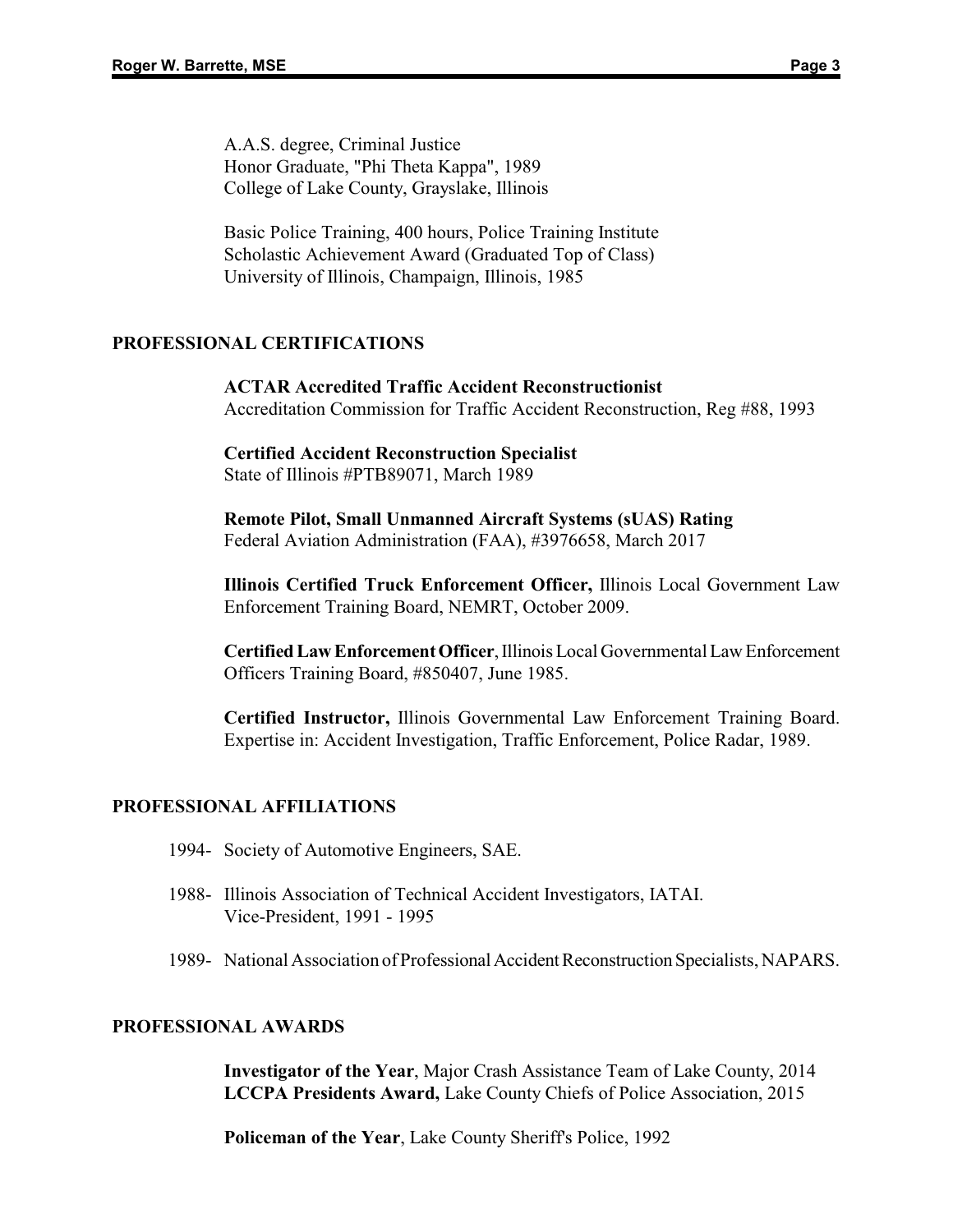**Letters of Commendation**, Lake County Sheriff's Police, 15 letters, 10 letters in Accident Investigation/Reconstruction.

#### **PROFESSIONAL ACTIVITIES**

Expert Testimony:

Have qualified to give accident reconstruction testimony in over 125 trials in the States of Illinois, Wisconsin, Indiana, Missouri, West Virginia, Florida, Michigan, and Ohio.

Publications:

Fricke, L.B., *Traffic Crash Reconstruction Manual*, 2<sup>nd</sup> Edition, Northwestern University Center for Public Safety, Evanston, Illinois, 2010, authored: Chapter 15 - *Reconstruction of Heavy Truck Crashes* (pp 481-638)

Fricke, L.B. & Baker, J.S., *Traffic Crash Investigation Manual*, 11<sup>th</sup> Edition, Northwestern University Center for Public Safety, Evanston, Illinois, 2014, authored:

Chapter 14 - *Investigation of Hit and Run Crashes* (pp 535-572)

Barrette, R.W., Hyde, A.M., Lopata, I., and Taylor, S., "The Application of Unmanned Aerial Systems (UAS) and Aerial Photogrammetry to Crash Investigation," *NAPARS News*, Volume No. 2, July 2017.

Hyde, A.M. & Barrette, R.W., *Collision Magazine*, "Investigation of Traffic Crashes Involving the Inhalation of Difluoroethane," Collision Publishing, Kirkland, WA, Spring 2013, Vol. 8, Issue 1.

*Collision Magazine,* "Using the Monte Carlo Method with Crash Event Data," Collision Publishing, Kirkland, WA, Spring 2012, Vol. 7, Issue 1.

Massa, D.J. & Barrette, R.W., "Using Three-Dimensional Digitization to Model a Vehicle," SAE Congress and Exposition, February 1998, SAE Paper #980377

"Crash Test: The Use of Conservation of Momentum in Traffic Accident Reconstruction", 1995 IATAI Accident Reconstruction Conference.

*POLICE Magazine*, "Placing the Driver Behind the Wheel", 1989

Teaching experience:

Northwestern University Traffic Institute and Center for Public Safety. Instruction of courses in Crash Investigation and Reconstruction.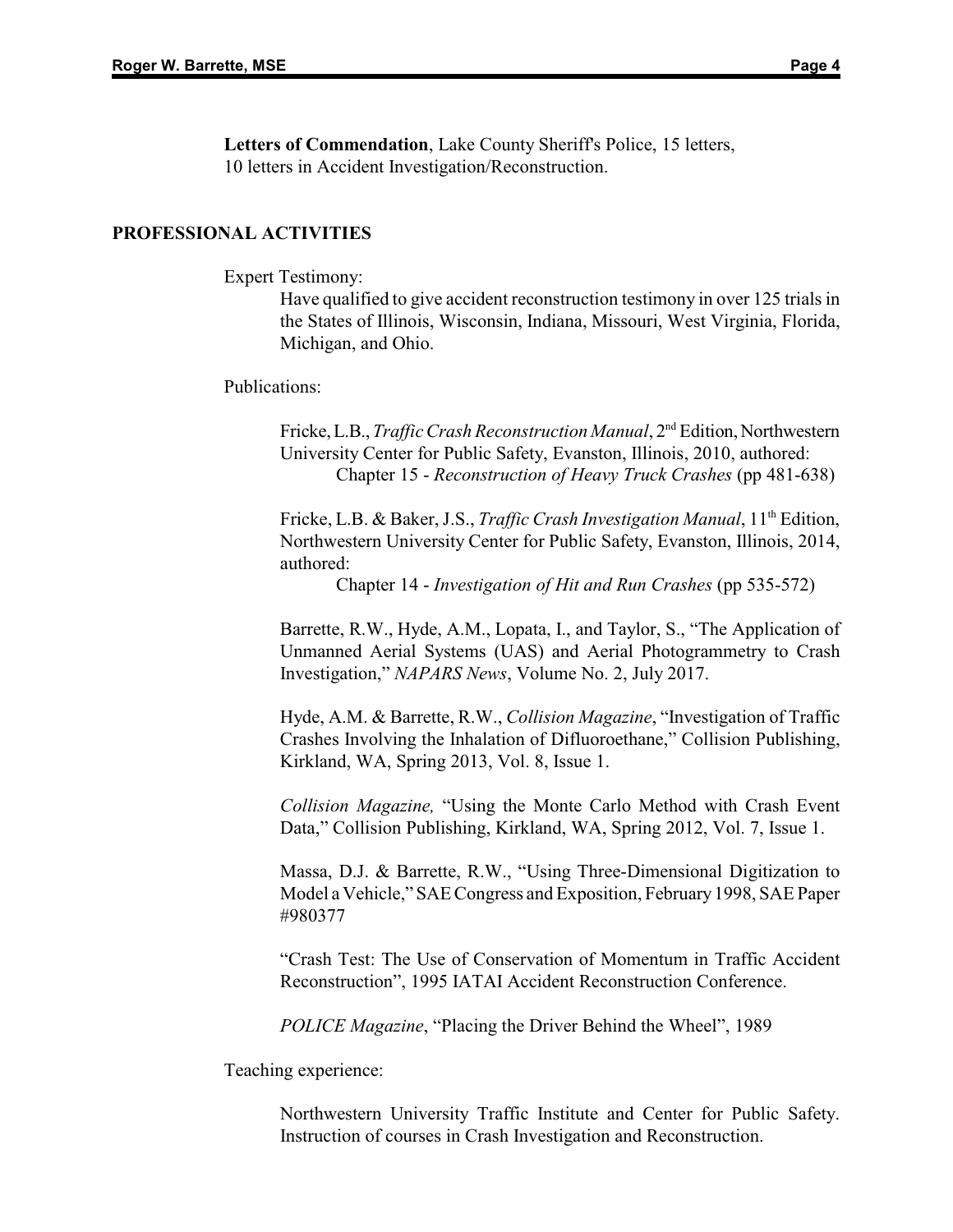United Nations Development Program and Northwestern Center for Public Safety, Programs in Traffic Crash Reconstruction, Kuwait, May, 2017.

"MCAT New Member Orientation," April 9, 2012, Libertyville, Illinois; November 5, 2013, Antioch, Illinois; March 2016, Lake Zurich, Illinois.

"Traffic Law Enforcement", College of Lake CountyCriminal Justice degree program. Fall and spring semesters, 1991 to 2011.

"Vehicle Dynamics," College of Lake County, Criminal Justice Institute, Grayslake, Illinois: March/April 1999.

"Reckless Homicide Investigations," College of Lake County, Criminal Justice Institute, April 6-7, 1998 and November 12-13, 1998.

"Traffic Accident Investigation for Patrol Officers,"College of Lake County, Criminal Justice Institute, Grayslake, Illinois; October 2-3, 1995.

"Measuring at Scenes and Drawing Accident Diagrams," Lake County Chiefs of Police Association, Waukegan, Illinois: May 31, 1989.

"Basic Traffic Radar Training Course," Lake County Chiefs of Police Association, Waukegan, Illinois: February 7, 1989.

Presentations:

"Pedestrian Crash Reconstruction," SATAI Conference, Glendale, Arizona, January 26, 2018.

"Emerging Issues in Reconstruction - Aerial Photogrammetry for Crash Scenes," Law Enforcement and Prosecutor Training Conference, Governor's Office of Highway Safety, Phoenix, Arizona, July 28, 2017.

"Pedestrian and Bicyclist Involved Crash Reconstruction," with Case Studies and CDR Application, CAARS Fall 2015 Conference, Anaheim, California, October 17-18, 2015

"Identification and Documentation of Marks on the Roadway," CAARS Crash Reconstruction Conference, California, October 24, 2014

"Crash Investigation WorkshopwithCrash Testing," MCAT of Lake County, College of Lake County, Grayslake, Illinois, September 4-5, 2014

"Commercial Vehicle Safety," William Charles Construction Annual Safety Meeting, Rockford, Illinois, February 19, 2014.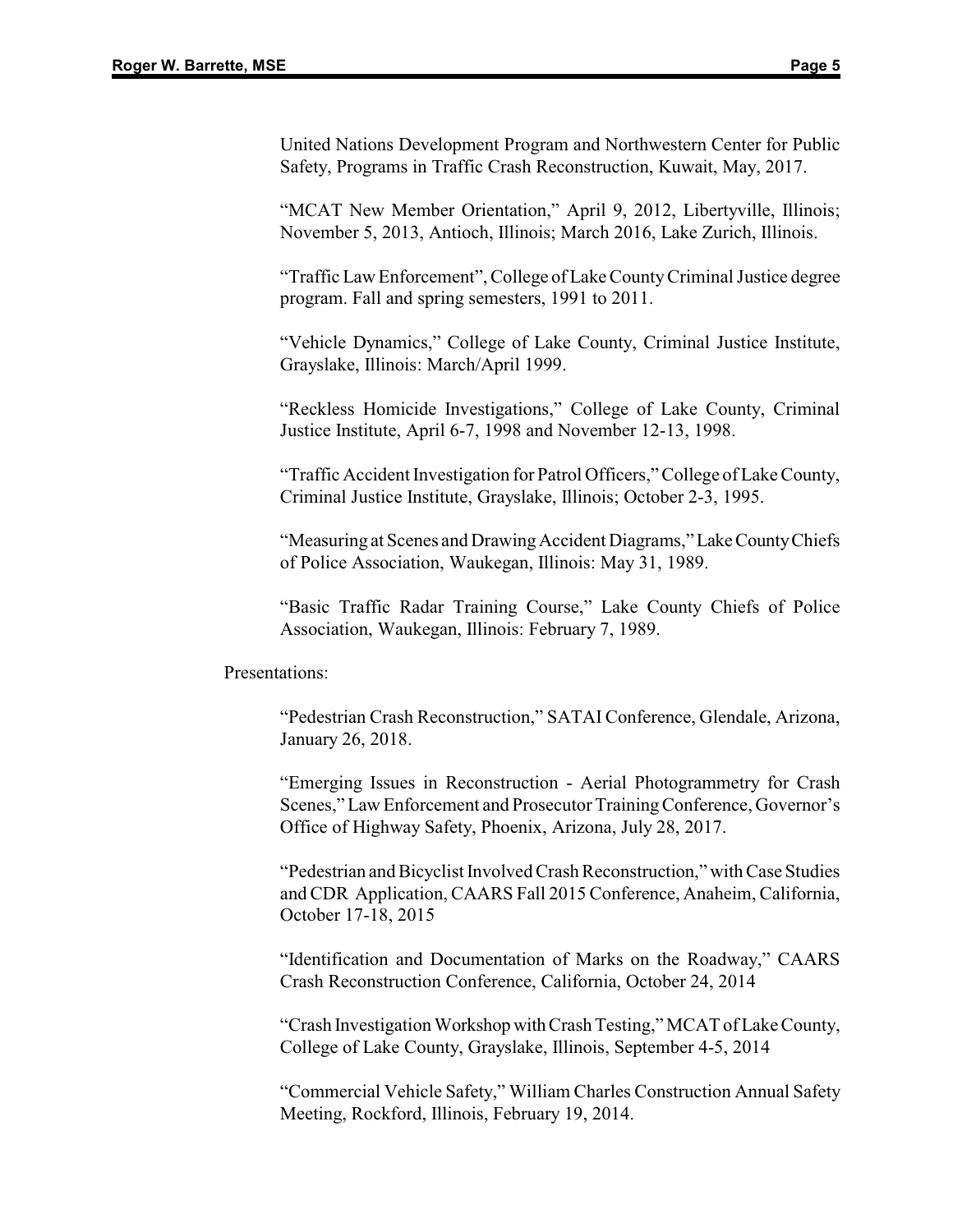"Motorcycle Crash Reconstruction," MATAI Traffic Crash Reconstruction Conference, Wisconsin Dells, Wisconsin, June 11, 2013.

"Alcohol Awareness Show," WIIL Radio, FM 95.1, Next Media, Pleasant Prairie, Wisconsin, December 21, 2012.

"Crash Reconstructions, What They Can Prove," Illinois Traffic Safety Leaders Conference, Grayslake, Illinois, May 11, 2012.

"Using the Monte Carlo Method with Crash Event Data," CDR User's Summit, Houston, Texas: January 2012.

"Practical Uses of Monte Carlo Simulations," IATAI Reconstruction Conference (Breakout Session), Bloomington, Illinois; September 22, 2011.

"Ask a....... Crash Reconstructionist," WIIL Radio, FM 95.1, Next Media, Pleasant Prairie, Wisconsin, July 27, 2011.

"Monte Carlo Analysis Methods Applied to Crash Reconstruction,":

- SATAI Conference, Glendale, Arizona, January 18, 2019
- CAARS Conference, Lake Tahoe, California, October 24, 2014
- WATAI Conference, Seattle, Washington, October 17, 2012
- IATAI Conference, Bloomington, Illinois, September 22, 2011
- SATAI Conference, San Diego, California, November 5, 2010

"Pedestrian and Bicyclist Involved Collisions," Major Crash Assistance Team, MCAT, Grayslake University Center, Illinois: August 18, 2009.

"Travel Forecasting at Signalized Intersections Using the HighwayCapacity Manual," Transportation Workshop, UW-Milwaukee, April 27, 2009.

"Utilizing ECM Data in Crash Reconstructions," Major Crash Assistance Team of Lake County, MCAT, Lake Zurich, Illinois: December 12, 2008.

"The Privatization of America's Transportation Infrastructure," UW-Milwaukee Traffic Planning and Operation Workshop: Milwaukee, Wisconsin: May 7, 2008.

"Crash Reconstruction at Traffic Signal Intersections," Major Crash Assistance Team, MCAT, Lake Zurich, Illinois; November 15, 2007.

"Documenting Vehicle Damage", Illinois Association of Technical Accident Investigator's  $21<sup>st</sup>$  Conference, Bloomington, Illinois; September 20, 2007.

"FreewayRamp Capacity," UW-Milwaukee Traffic Planning and Operation Workshop; Milwaukee, Wisconsin; April 12, 2007.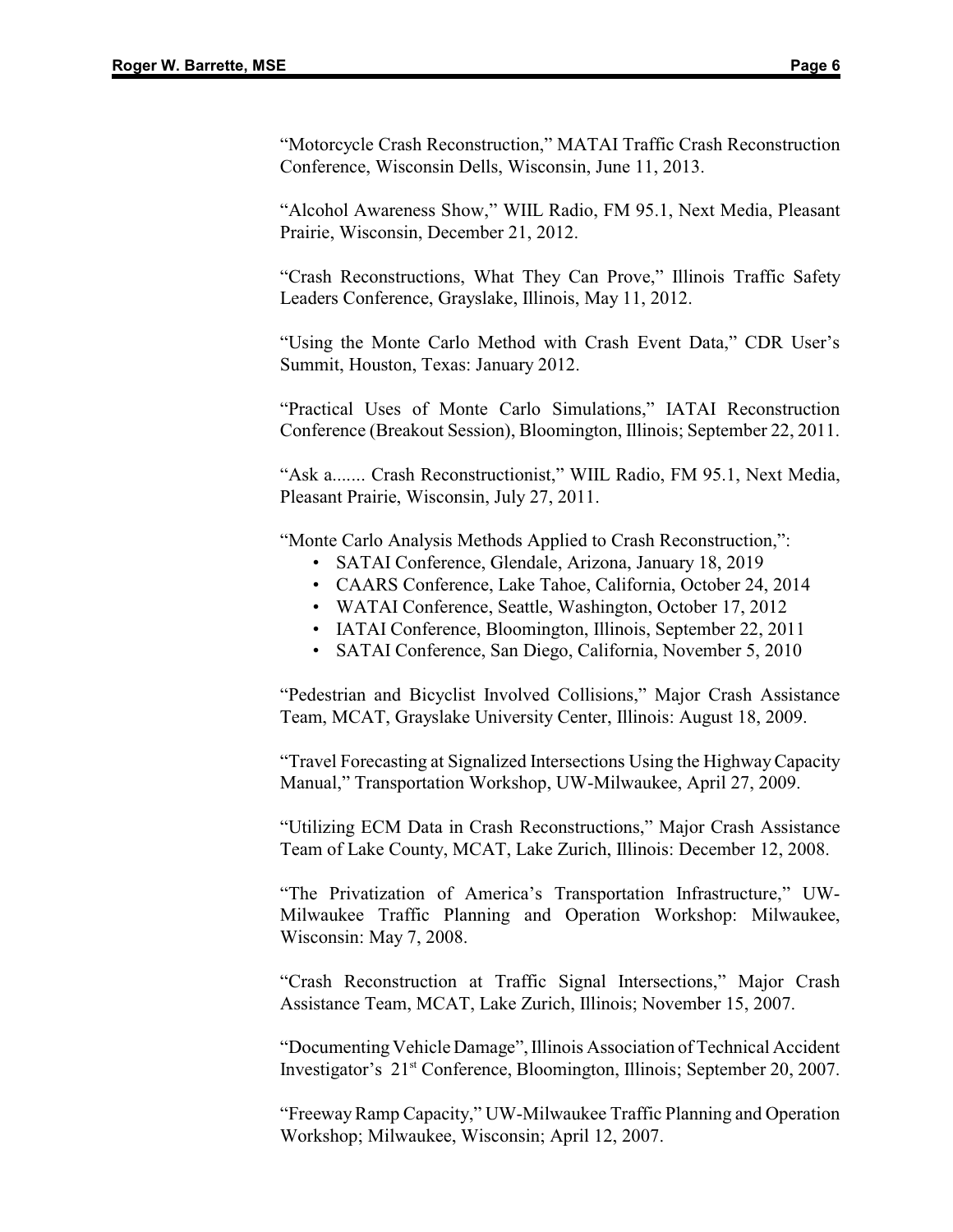"Low Speed and Fraud Accident Reconstruction," Fraud Day- 2005, MetLife Insurance Company, Freeport, Illinois; April 23, 2005.

"Critical Speed Yaw Analysis," Lake County Accident Investigators Seminar, Lincolnshire, Illinois: 1992.

"Use of Computer Programs in Railroad Accident Reconstruction," Illinois Railroad Trial Lawyers Association, Chicago, Illinois: 1991.

"Accident Investigation/Report Writing with Practical Exercise," Lake County Sheriff's Marine Unit Training Program, Illinois: March 28, 1989.

#### **ACADEMIC PRIMARY RESEARCH PROJECTS**

"Automobile-Occupancy and Time-of-Day Characteristics Used in Travel Estimation: An Update to NCHRP 365," UW-Milwaukee, May, 2009.

Barrette, R., Dajani, L., Linde, E., Orozco, C., & Zhu, Y. "University of Wisconsin-Milwaukee and Hartford Elementary School Urban Transportation Design Strategy," University of Wisconsin, Milwaukee, October 2006.

Barrette, R. & Bunyan, S. "Effects of Measurement Techniques and Participant Task Constraints on Maximal Countermovement Jump Height and Velocity at Take-Off," University of Wisconsin, Milwaukee, May 2006.

"Hip Joint Loading During Level, Upstairs, and Downstairs Walking," University of Wisconsin, Milwaukee, April 2006.

"A Literary Review of Human Subject Testing in Low Speed Rear-End Crashes," University of Wisconsin, Milwaukee, December 2005.

"An Examination of Traffic Safety Issues and Recommended Actions," South  $27<sup>th</sup>$  Street Traffic Safety Study, City of Milwaukee and UWM, May 2004.

"A Safety Device to Detect a Stuck Throttle Condition in a NASCAR Racing Engine," Senior Design Project, MSOE Library, November 2001.

"A Remotely Controlled Vehicle Disabling System For Law Enforcement Use in Police Pursuits," Milwaukee School of Engineering, June 2001.

#### **PROFESSIONAL TRAINING**

Attended over 3000 hours of courses and seminars in traffic safety, to include: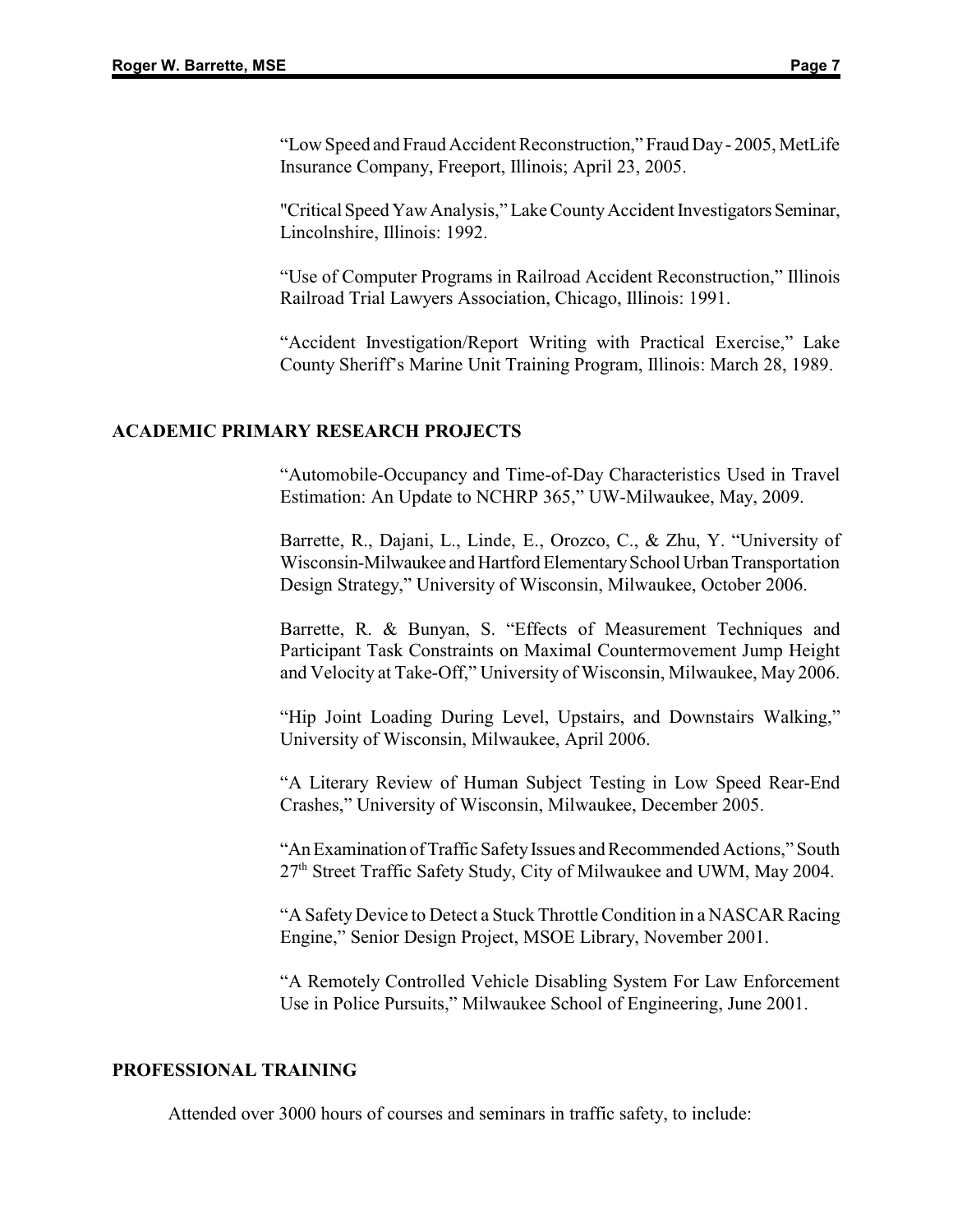| The Traffic Institute, Northwestern University, Evanston, Illinois:     |
|-------------------------------------------------------------------------|
| Advanced Crash Reconstruction with Human Factors, 2013                  |
| Traffic Crash Reconstruction III, 2012                                  |
| Identification and Treatment of High Hazard Locations, 2006             |
| <b>Traffic Engineer Technical Assistants Training, 1992</b>             |
| Microcomputer Assisted Accident Reconstruction (EDCRASH), 1990          |
| Traffic Accident Reconstruction II, 1989                                |
| Traffic Accident Reconstruction I, 1988                                 |
| Vehicle Lamp Examination, 1988                                          |
| Vehicle Dynamics, 1988                                                  |
| Technical Accident Investigations, 1987                                 |
| DWI/Reckless Homicide Conference, 1987                                  |
| Selective Traffic Enforcement, 1987                                     |
| At-Scene Accident Investigations, 1986                                  |
| IPTM, University of North Florida, Jacksonville, Florida                |
| Pedestrian / Bicycle Crash Investigation, 2017                          |
| Motorcycle Accident Investigations, 1990                                |
| Inspection of Commercial Vehicles in Accidents, 1989                    |
| Commercial Vehicle Accident Investigations, 1989                        |
| Engineering Dynamics Corporation (EDC), Beaverton, Oregon               |
| HVE Forum: 2003, 2004, 2006, 2007, 2009, 2010                           |
| HVE Simulations (EDHIS, EDVDS, EDHVS), 1995                             |
| EDC Simulations (EDSMAC, EDVTS, EDSVS), 1994                            |
| EDC Reconstruction (EDCRASH), 1990                                      |
| Society of Automotive Engineers, SAE, Warrenville, Pennsylvania         |
| Reconstruction and Analysis of Rollover Crashes of Light Vehicles, 2016 |
| Reconstruction and Analysis of Motorcycle Crashes, 2016                 |
| Accessing and Interpreting Heavy Vehicle Data Recorders: 2011, 2018     |
| Fundamentals of Heavy Truck Dynamics, 2009                              |
| Commercial Vehicle Braking Systems, 2007                                |
| Braking Performance of Heavy Commercial Vehicles, 2001                  |
| World Congress and Exposition, 1991, 1993, 1994, 1996                   |